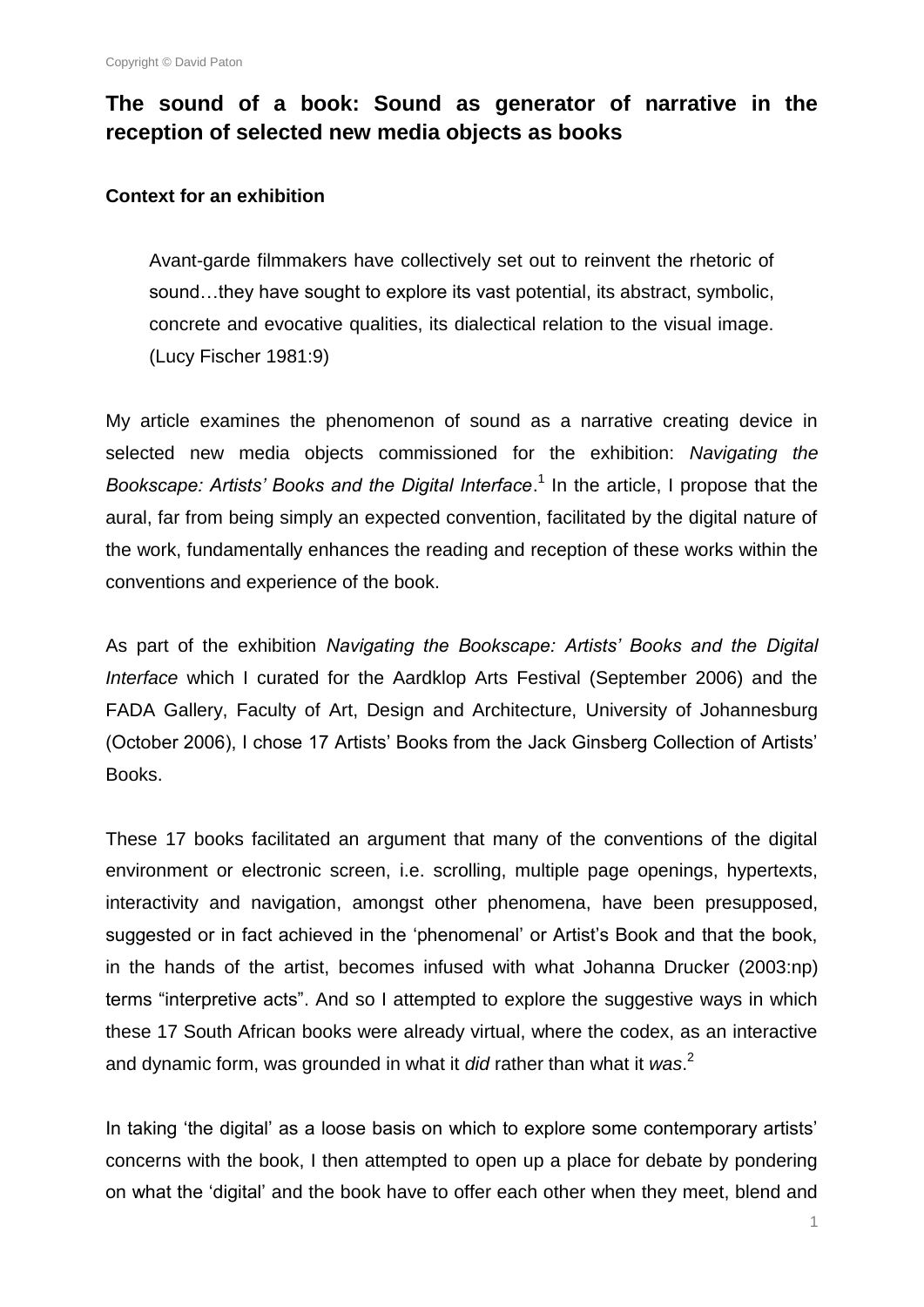collide. I commissioned five artists: Kim Lieberman, Andre Venter, Paul Emmanuel, Giulio Tambellini and Marc Edwards to each produce a work which, while exploring elements of the digital environment, also attempted to acknowledge the conventions, and experience of, negotiating one's way through a book.

The artists were presented with the following criteria:

As an invited artist, your brief is to interrogate the relationship between the conventional codex and "the digital". This interrogation can focus on one or more of the following:

- \* Produce and print images and texts on and from the computer, while binding the book in the conventional manner
- \* Produce a book which interrogates the nature of digital interventions with the book as content
- \* Produce a book which is accessed on the web or via other digital or electronic mechanisms in the gallery space
- \* Present a book through projected or other electronic means
- \* Exploit software packages or construct own software that impacts on the presentation, perception and reception of the book
- \* Construct a book which interrogates the material, structural and navigational conventions of the codex through some form of digital intervention.

I included Lieberman"s seminal *Amazon.com - digital* (2001 | 5761) (Figure1)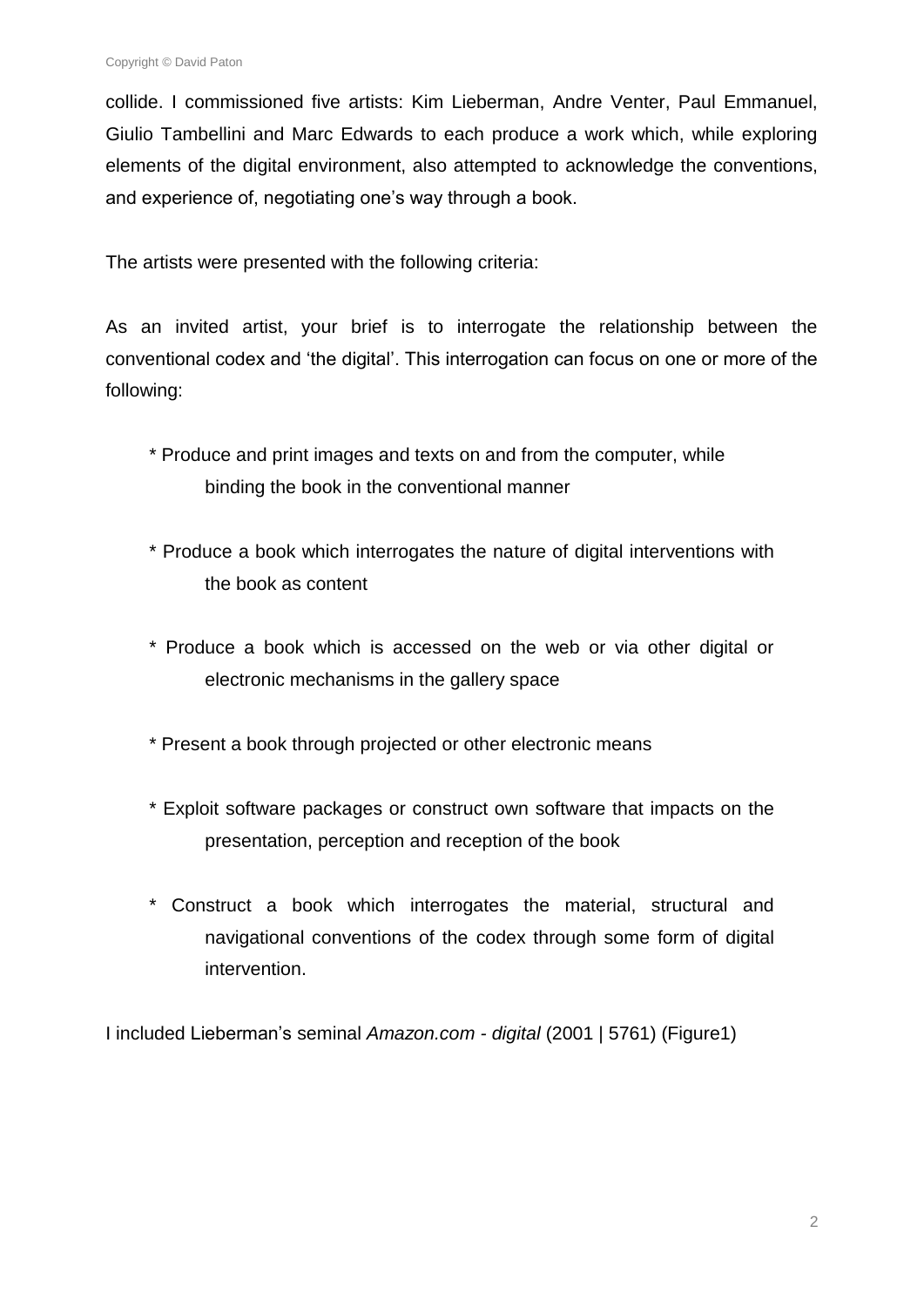

Figure1: Kim Lieberman *Amazon.com – digital* (2001 | 5761). Digital Flash animation for projection.

which I had first seen on Marcus Neustetter"s *switch on/off* exhibition at Die Klein Karoo Nasionale Kunstefees (KKNK), Oudtshoorn, in 2001 and which, in many ways, was the catalyst for this exhibition. "In this work" says Colin Richards (2000:4),

we can link the dots between forests, books, information and in fact the entire cultural ecologies we inhabit. The wired world in which everything comes to connect with everything, nothing is ruled out…The intimacy of the globe is woven by threads of a million messages floating and spinning in ethereal space.

In *Amazon.com - digital* I was confronted by what the work was suggesting and how the work was achieving it. The screen was a book containing pages, yet each page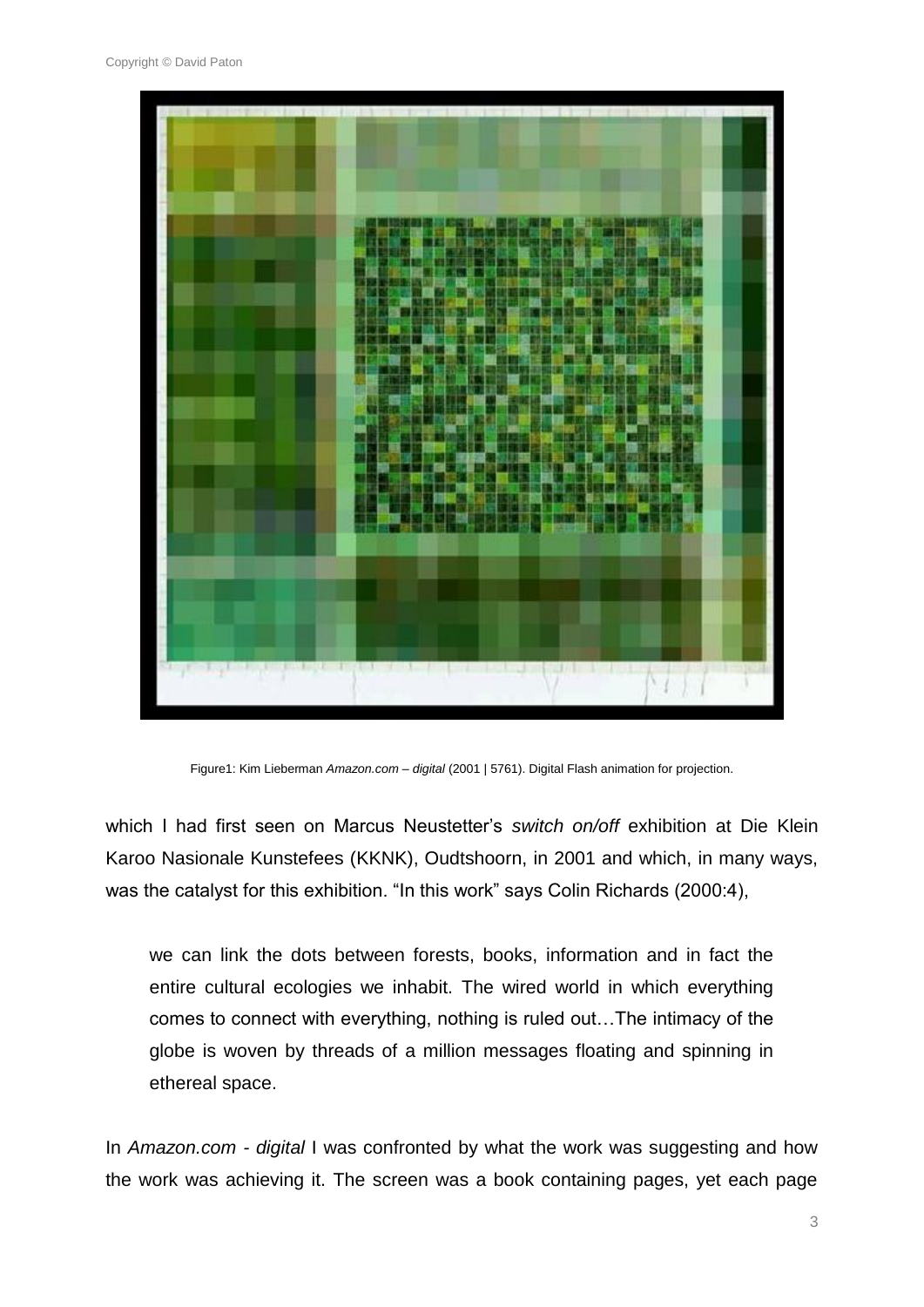became a 'book' containing even more 'pages' with each 'page' containing threads of "text", each containing the whole image, and thus, restarting the reading process from scratch. Of critical importance to this work, however was its accompanying soundtrack consisting of sounds seemingly derived from a set of rain sticks. $3$ 

I read this work as a book whose digital pages suggested a program for the way in which a book facilitates visualisation of the textual narrative. *Amazon.com* suggested to me that an exhibition on the intersection between the codex and the digital book was needed. *Navigating the Bookscape: Artists' Books and the Digital Interface*  became that exhibition.

### **The Sound of a Book**

The audio byte has become its own theme song, a pervasive and inescapable cultural phenomenon whose ubiquitous presence in all aspects of our lives - design among them - reflects an almost global preoccupation with sound as a kind of validating force. In a world gone virtual, if you cannot hear it, is it really there? Are you really there? (Jessica Helfand 2001:128)

Although the artists' responses were conceptually, thematically, technically and visually diverse, one important similarity caught my attention. Five<sup>4</sup> of the six digital works included sound as a critical element of their work.<sup>5</sup>

These works seemed to probe recent shifts in the visual arts from, what Carine Zaayman (2005:160) calls, "the move towards less object-based more project-based art, more non-gallery art, a sense of events as art, the rise of audio art…", work which is then fundamentally different from e-zine, e-books and image/text-rich websites which operate as navigable information rather than as artworks.

A question which may be asked of technology, is where exactly its information, and by extension its content, resides when the machine is switched off? With the advent of digital memory which is internally calibrated through clocks, default memory settings, tiny batteries and other devices, information is (usually) stored and kept safe from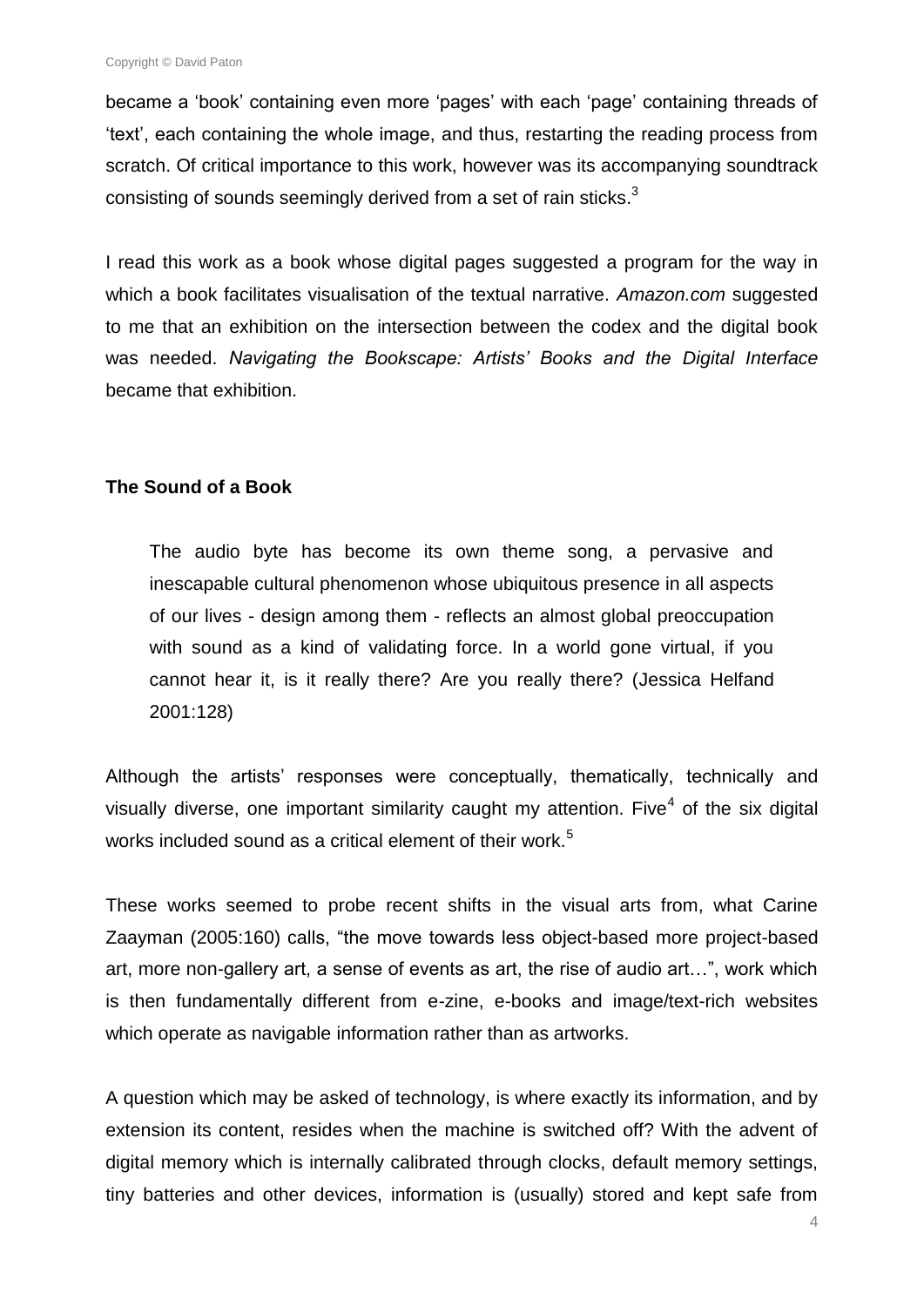Copyright © David Paton

loss. We have come to expect this every time we reboot our PCs and laptops, each time we switch our cell phones back on. In today"s sophisticated software environment, an ability to remember every detail of data at the nano-moment before a power failure, and its ability to return that information without loss has become more than simply an advantage, it has become critical! This ability to preserve and retain is, in my view, founded upon the printed page, upon the book"s role of recording, retaining and redelivering the exact information again and again, faithfully and without corruption. It is perhaps this infallibility which caused the book to be burned and destroyed when deemed a carrier of corruption, while as a material object, it remained neutral and constant.

Yet it is perhaps a question one may begin to ask of the codex. If the digital clock keeps "ticking" and updating, in the case of the computer or cellphone when switched off, while the book remains dormant when closed, does the digital not have some other advantage<sup>6</sup> in the manner in which its technological self can constantly update and thus change – a notion internationally acknowledged in that remarkable 1-second duration between 31:12:99:23:59:59 and 01:01:00:00:00:00 when so many people believed that their world would be traumatically transformed.

When the book is closed, it does something more that remain inaccessible, it terminates the imaginative source, the facilitation and evocation of memory"s locations, sounds, smells and sense of things as they might be. This termination is more immediate than that caused by the ending of a film or musical recital as the codex has inherently neither image nor sound to generate save that which it stirs in one"s imagination. Of this condition, Katherine Hayles (2000:80) states that filmic and other image/text conventions capture "a reader"s sense that the imagined world of the text lives less on the page than in the scene generated out of the words by the mind"s eye". Florian Brody (2000:136) describes this condition as the promise lying between the covers which mystically extends the mind of the owner, while Helfand (2001:119) describes narrative fiction"s ability to "…transport us to a different time and place, an alternative space in which we make silent observations, imperceptibly casting ourselves inside a story's domain." It is not surprising then, that many makers of Artists" Books have looked to those sensorially-rich, sound-generating and utterly interactive book-objects made for toddlers and children for ways in which to exploit the book as a phenomenal object.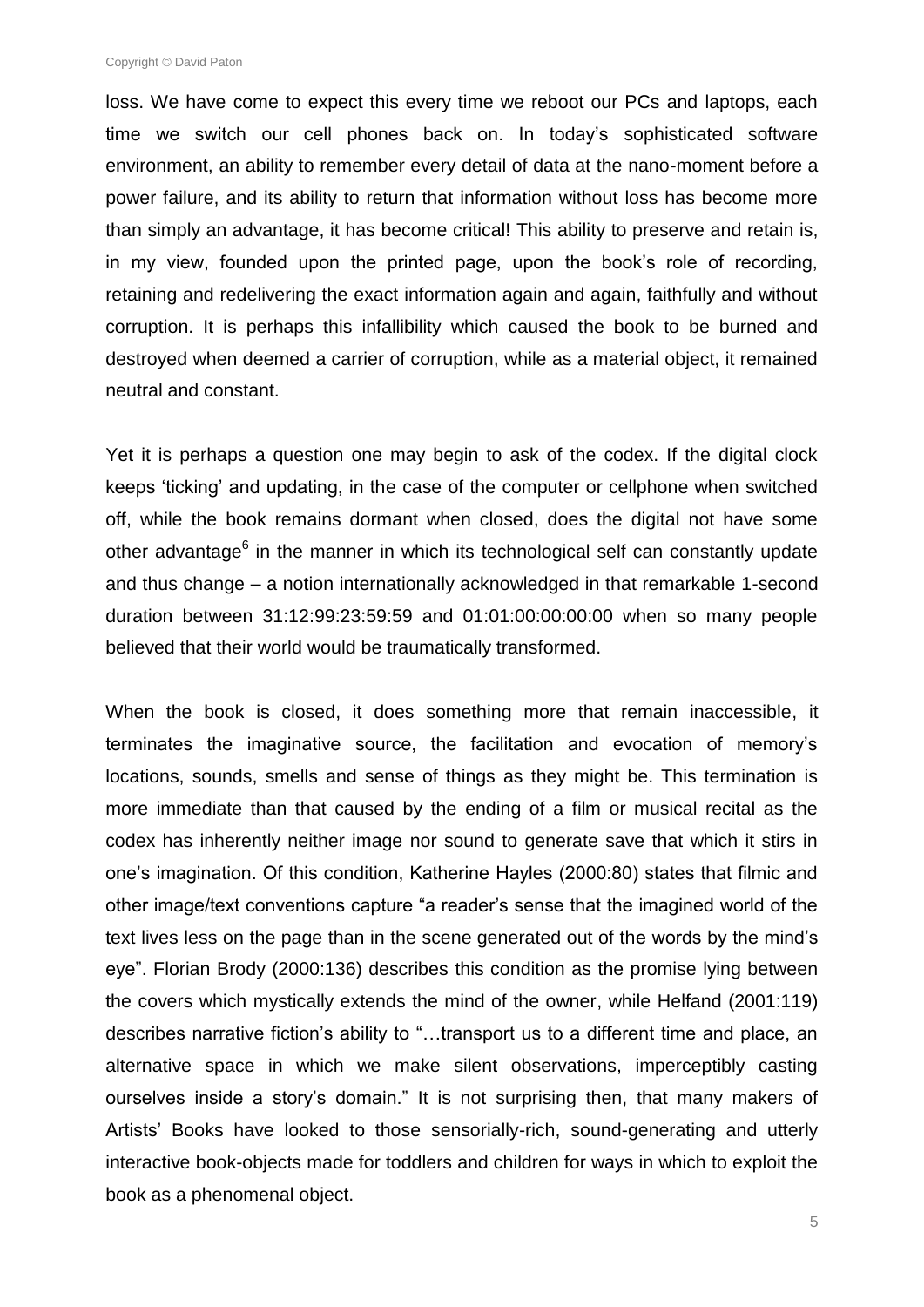Copyright © David Paton

Amanda Du Preez (2005:140) asks us to consider if a "…tool become[s] politically meaningful only once the human hand picks it up?" She asks us then to differentiate between, and understand, technologies which have political properties in themselves and those which become political in their interaction with humans. I term any contentgenerating device 'political',<sup>7</sup> and the political act of constructing meaning begins, in *Navigating the Bookscape*, with accepting that what one is hearing is an aural narrative, presented, read or imposed on the reader/viewer. These digital books seem to call out to one across the gallery space, vying for one"s attention, first aurally and then only visually. In projecting their narratives into space, these sounds are able to take up powerful political residence via the agency of the human ear before communicating through the conventional eye or hand.<sup>8</sup>

In terms of my argument that these new media objects operate within the conventions of bookness, Zaayman (2005:157) reminds us that:

…we should not be fooled into thinking that new media technologies present a total departure from older cultural objects. In fact, many new media technologies are popular precisely because they augment and extend realities we are already familiar with. It is therefore important to take a double view of new media: on the one hand, there is the sudden expansion of the computational possibilities of computers, which allows unprecedented distribution and sophisticated manipulation of original content. On the other hand, these technologies and their possibilities enhance existing cultural objects, such as magazines, fine art images and music.

Zaayman (2005:158) then invokes Lev Manovich's (2001:13) notion that "one cannot understand new media without setting them against, as well as locating them in, socalled older [and present] media" and remembering that new media objects can remain as alienating, opaque and intimidating as any other media, and sometimes more so.

Hayles (2000:83) often encounters the virtual book as a fetishised, anachronistic and fragmented object of desire, however, a more pedantic example of this location within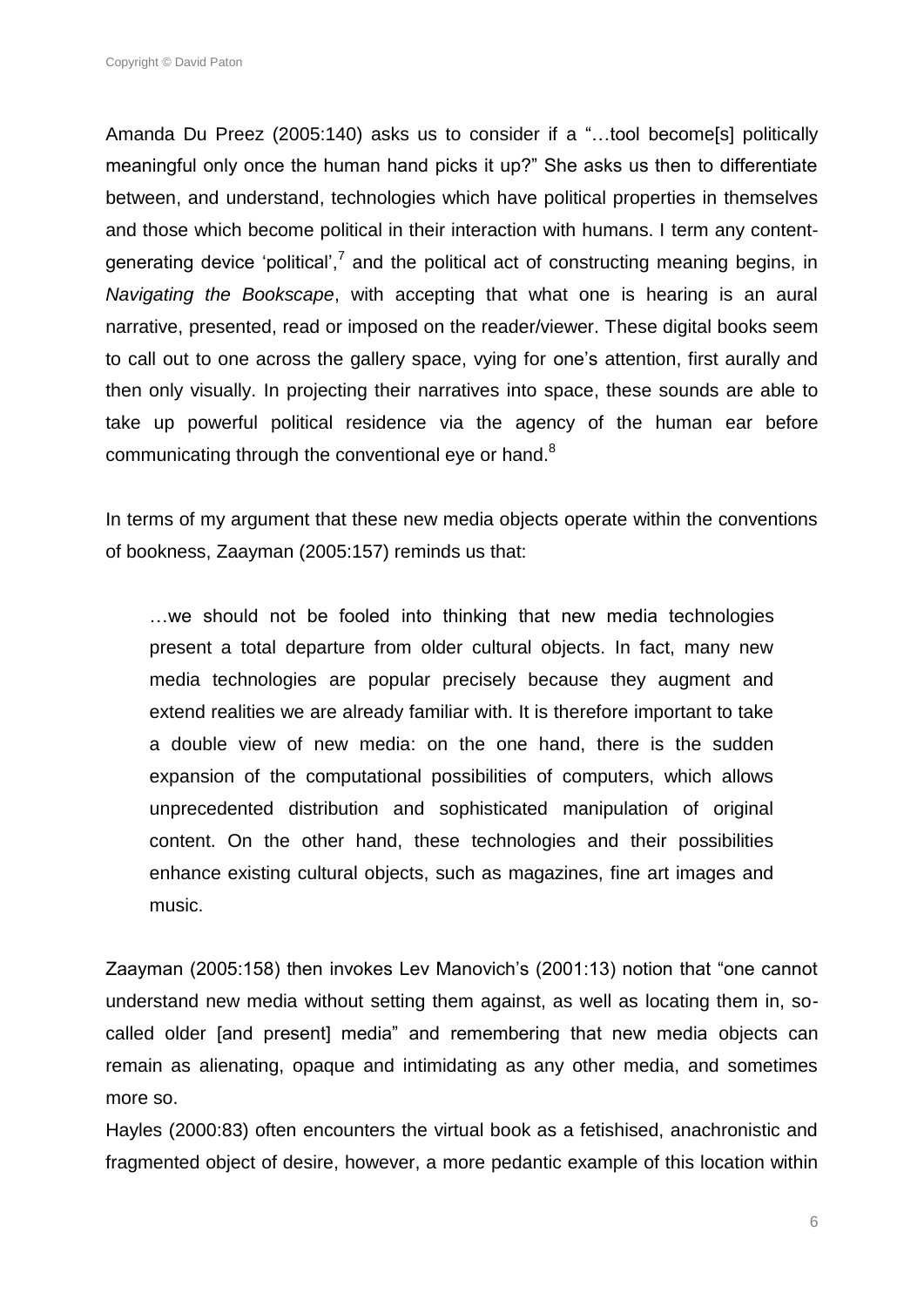"older media" is provided by software packages which emulate the experience of viewing and turning a paper page.

Such software packages usually provide what Drucker (2003:np) terms "a kitschy imitation of page drape from a central gutter [as] one of the striking signs of bookness" complete with simulated shadows and a variety of MPEG sounds from which one may choose an appropriate simulacrum of that most indexical of book qualities; the sound of a turning page. $9$ 

But it is the simulation of the sound of something more than the turning of a page which interested me when viewing the digital books on *Navigating the Bookscape* and which now becomes my focus. Helfand (2001:125) points out that

"[t]he relationship between what we see, what we hear and what is ultimately recorded by the mind is of enormous consequence today, as the invasion of sound…extend[s] the media spectrum by raising and distorting our perceptual (read visual) expectations."

Zaayman (2005:170) believes that artists "…move images and sounds around the cultural sphere. In this mode, meaning is not fixed, but rather content specific, and fluid".

What interests me here is the ease with which Zaayman associates "sound" and "image" in the domain of the artist, something which "digital-" or "new media" has not only made possible, but established as a norm. This is by no means the case within 'traditional' media in which sound is still often regarded as inappropriate or difficult.<sup>10</sup>

With this seemingly seamless appropriation of image and sound within new media objects and the easy assimilation of sound into the viewing experience – facilitated by even basic software packages, the expectation of sound within these products has been established. I wish to argue, however, that in the examples of new media objects on the exhibition, sound occurs not because it easily can, nor because of an expectation that such objects move the reader/viewer from older, codex-based image/text relationships to a newer-media image/sound relationship, but because this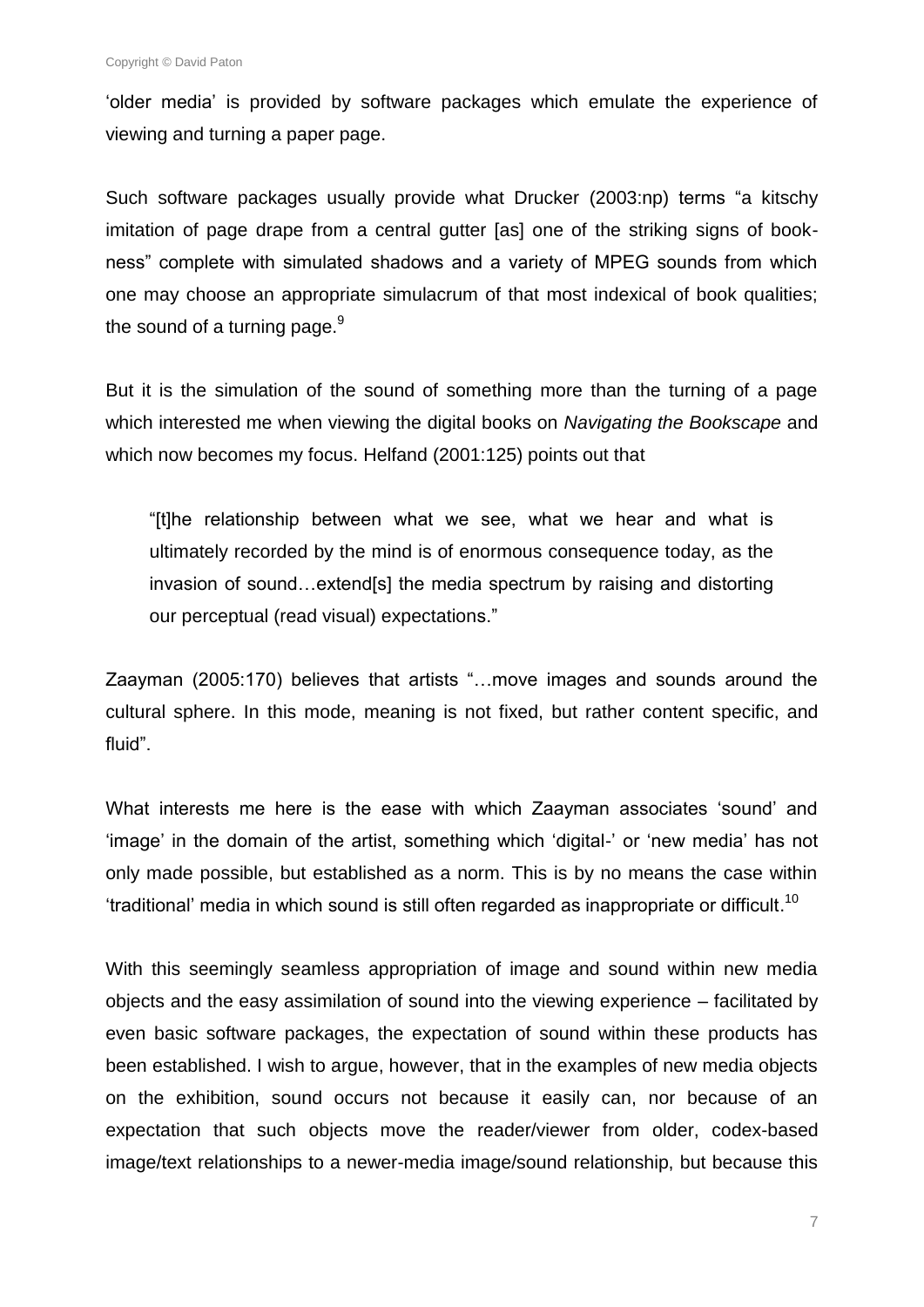relationship is the very thing which triggers the imaginative narrative, the text or political content, of these objects, as books.

Zaayman (2005:159) cites Mark Postner"s notion of digital media within the public sphere as "a space" rather than "a tool", and suggests that "this new mental space constitutes a virtual geography of sorts, and like any space, the topography of that space has a determining influence on the activities within." Although Zaayman is referring to a more broad-based 'Cyberdemocracy', I argue that my chosen examples of digital books on the exhibition generate "internal activity" within the "mental space" of their reader/viewers by exploiting sound as narrative.

Of such "internal activity within the mental space" of the reader/viewer, Kahn (2006:3) states:

In reality, sounds are never far enough above or below society to escape poetics, bodies, materials, technologies, discursive and institutional contexts or the beck-and-call of phenomenology"s "auditory imagination". All that needs to happen is to admit that consciousness plays a part in auditory perception. Even if one wished to maintain a strict division between a type of musical listening that imagines to hear only sonic and phonic content and other types of listening that hear a range of other contents riding the vibrations of sound, then all that needs to happen is to admit the possibility of different modes of listening existing simultaneously or oscillating quickly…It"s splittin" the mind in two parts. It"s making one part of your mind say "oo-bla-dee" and making the other part of your mind say, "what does he mean?'

Candour aside, but with this in mind, new media devices and technologies have the ability to enter and define new understandings of time and space and, as such, through the examples on this exhibition, can trigger the imaginative narrativity of the experience of reading/viewing a book.

But "for those in search of narrative rapture" asks Brody (2000:135) "technological media are indeed seductive: Why take the trouble to dream when you can so easily consume that which has already been visualised?". Brody (2000:135/6) contends,

8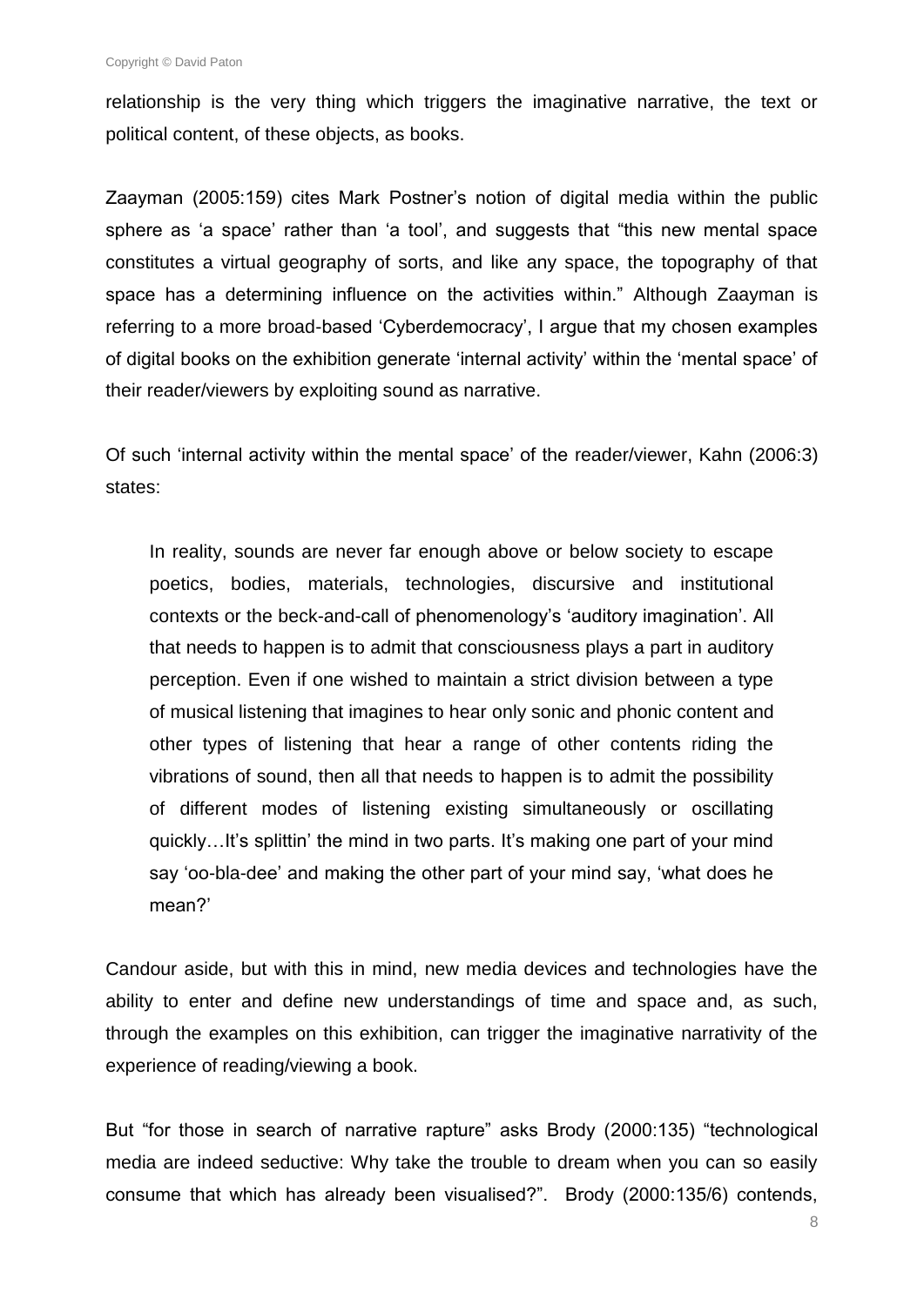however, "…that digital media – unlike film and video – have the potential to emerge as a new type of book...because the book has the quality of captured memory". He continues (2000:142):

The computer spawns the electronic text, a volatile form that paradoxically returns the text to our heads while at the same time enmeshes it in an even more sophisticated apparatus. The rampant confusion, and even revolt, that such a blurring of boundaries brings in its wake can be minimised by applying those rules for places and for images defined for the art of memory, making them hold for books as well as for new media systems.

This memory can be stoked by the fuel of *narrative* for which Mieke Bal (1985:8) defines the conditions as: actor, narrator, text, story and fabula (descriptions) with the actors experiencing connected events. Yet Manovich (2001:228) notes that narrative is rather less easily defined in new media terms. This is because of the vast range of objects and actions currently crowding under the label<sup>11</sup> and, more particularly, notes Manovich, the fact that "we have not yet developed a language to describe these new strange objects" (2001:228). What is clear is that not all new media objects are, or operate as, narratives and that narrative is often paired with the concept of i*nteractivity*, itself a contestable pairing.

The ubiquity of interactive new media objects seems to support the pairing, but this pairing is not so straightforward when confronted with two particular works on the exhibition. When viewing these works, the expectation that new media objects are *ipso facto* "dynamic", and interpreted by interactive acts, is not always appropriate or fulfilled.

I now examine the element of sound in two of the new media objects from the exhibition. In doing this I investigate the implication of their use of sound as a critical element in the reception of these digital works as books. If a critical convention of bookness is narrativity (whether linear/logical or non-linear/disruptive), then sound, as an agent of narrative, may help position these works within the convention of reading and negotiating bookness. For the purposes of this article, I will limit my discussion to an analysis of Edwards", *Authentic – not authentic, self practice from 11/04/05 to 12/05/06* (Figure 2) and Emmanuel"s *The Lost Men Project (Grahamstown)* (Figure 3)*.*

9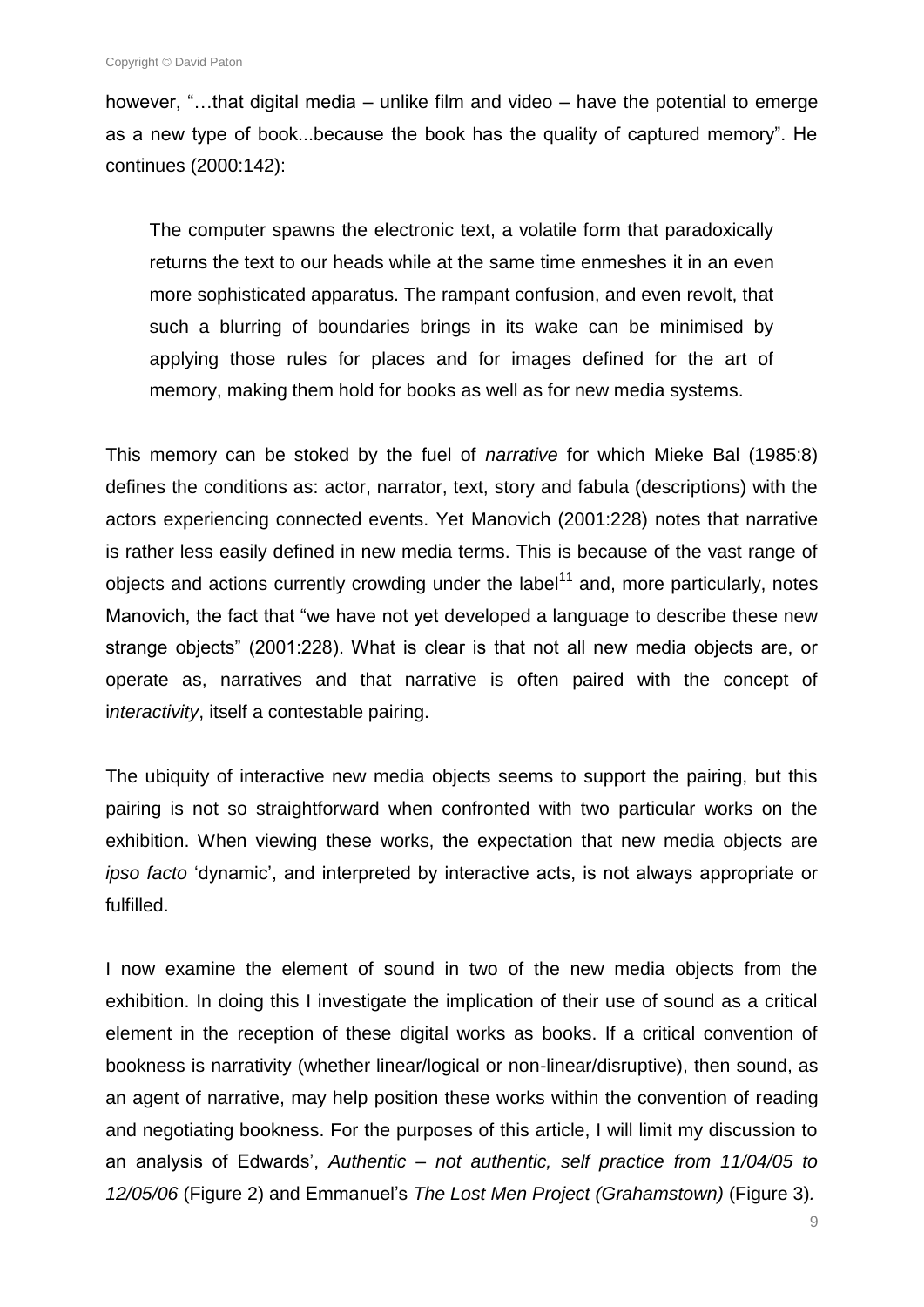

Figure 2: Marc Edwards, *Authentic – not authentic, self practice from 11/04/05 to 12/05/06* (2006). Digital animation on double screen portable DVD player.



Figure 3: Paul Emmanuel"s *The Lost Men Project (Grahamstown)* (2006). Touch screen animation and headphones on pedestal.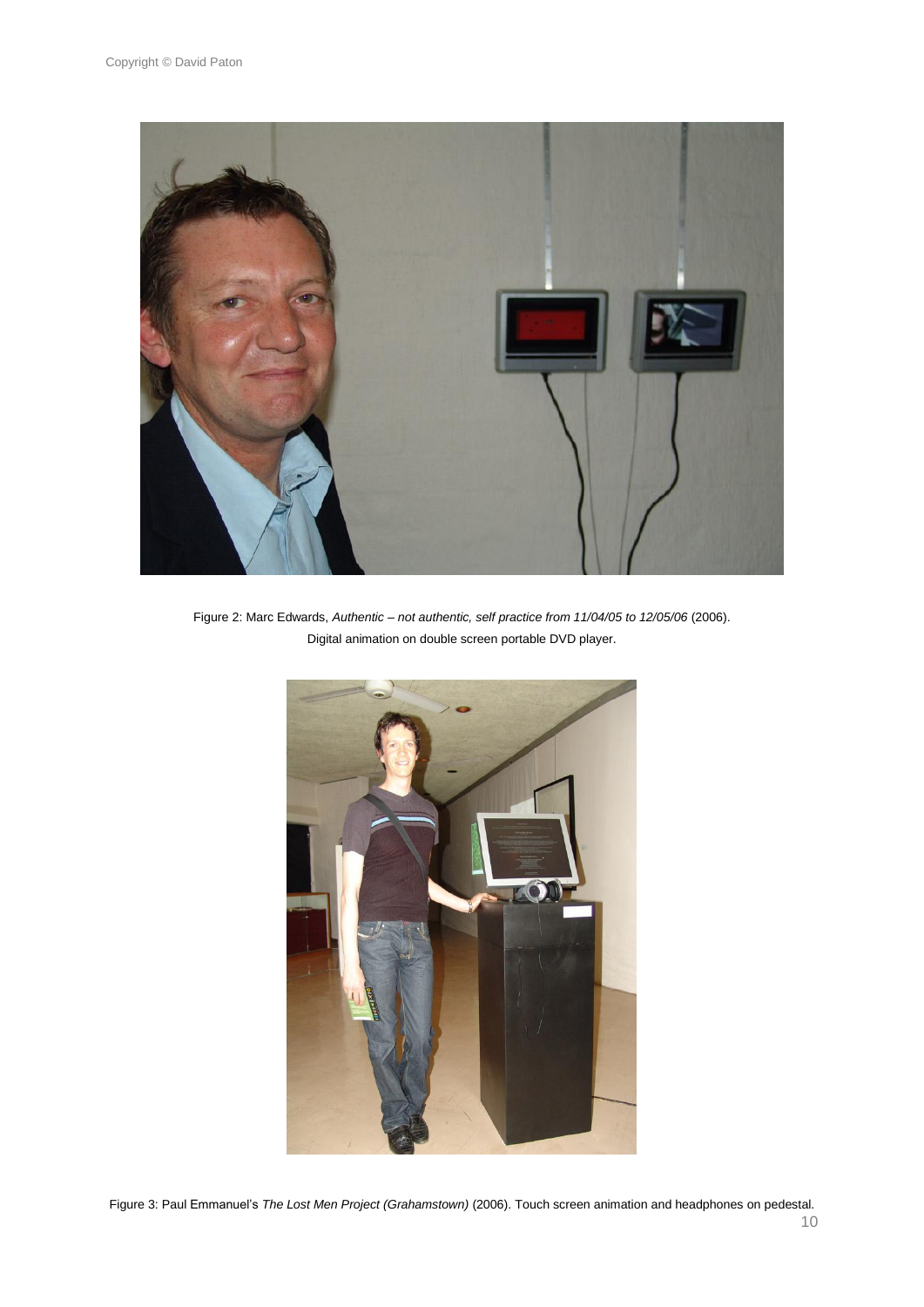In the wall-mounted double DVD screens of *Authentic – not authentic, self practice*  from 11/04/05 to 12/05/06,<sup>12</sup> Edwards records both images and sounds on his Sony Ericsson P910i cell phone and processes these in Photoshop. Edwards describes his process thus:

In this work I have used a technique of the self as a means of making, where cyberspace is considered as a site for practice. As a site of a politics of identity, where we have difficulty in truly identifying the authentic, I begin with the production of an online diary, not unlike a blog, not as confessional, but as self writing. I produce identifying documentation in an attempt at an authentic finding of my place in the world through a practice of care. Although this practice is rooted in writing and as a result refers to the idea of book, the outcome is a daily digital self portrait (Paton 2006:30).

What is of importance in the reception of Edwards' work is his refusal to engage interactivity as a convention. With no keyboard, mouse or other interactive device, he denies us tactility and any haptic relationship with the digital object. We are expected to stand close and observe and listen. How then is narrative achieved?

A section of his video includes sounds of the pre-flight testing of aircraft flaps which provide an awkward and ambiguous (in that they are more animal-like than machinelike) relationship with what one is viewing on the screens; a constantly changing collage of filmic and still images, some of which have become autographically altered<sup>13</sup> (Figures 4a & 4b).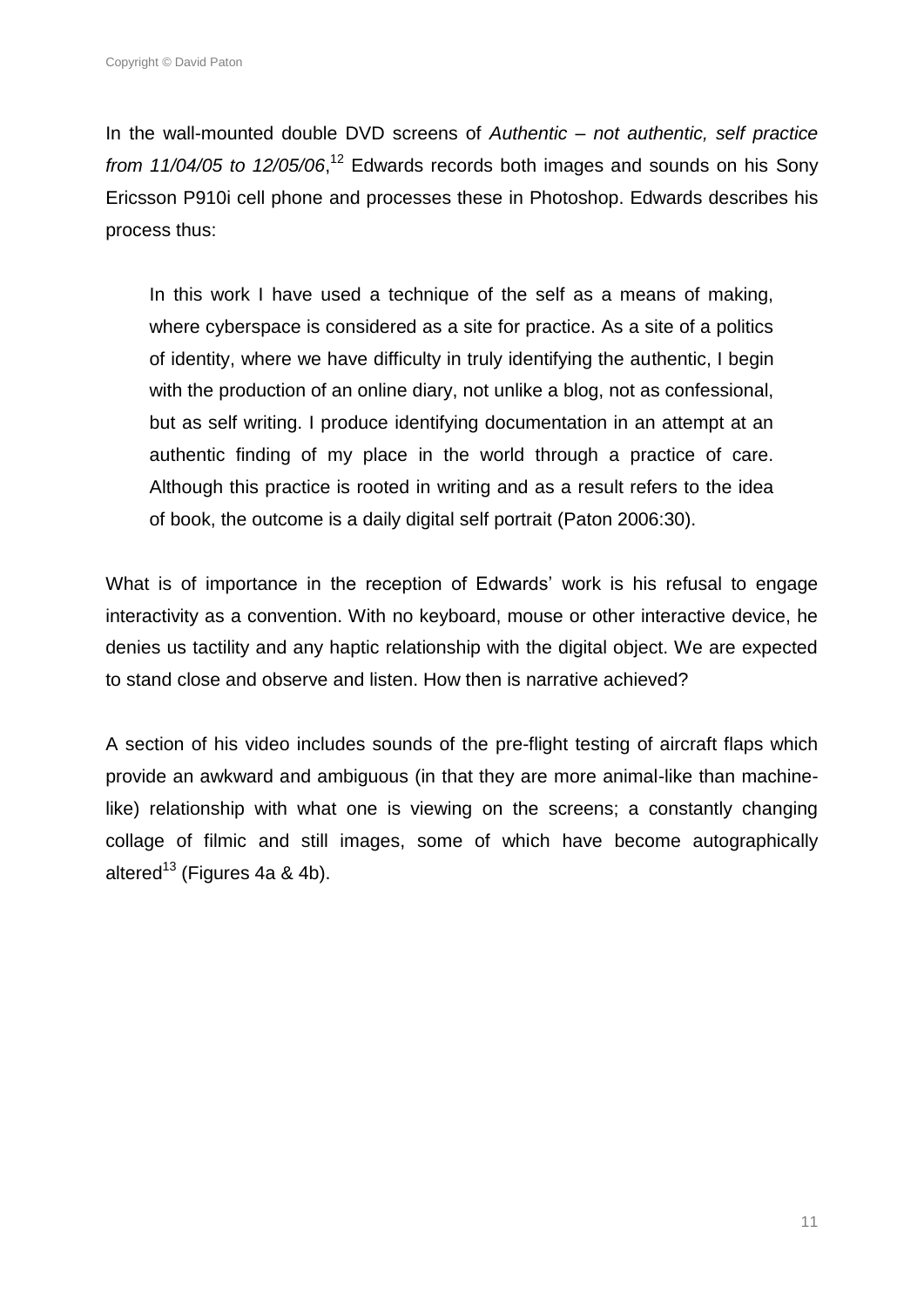

Figure 4a: Marc Edwards, Still from *Authentic – not authentic, self practice from 11/04/05 to 12/05/06* (2006).



Figure 4b: Marc Edwards, Still from *Authentic – not authentic, self practice from 11/04/05 to 12/05/06* (2006).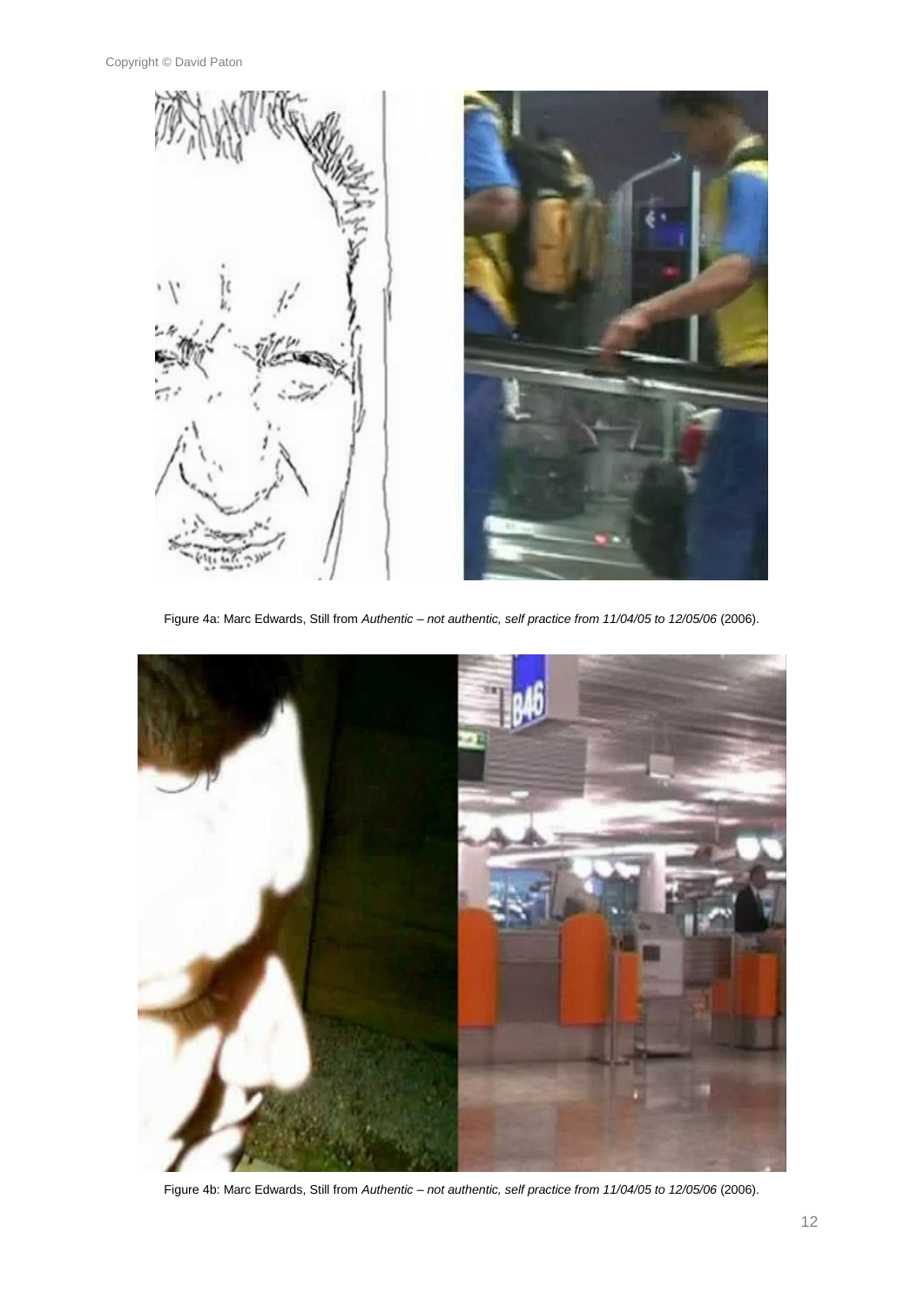The screens simulate the recto/verso symmetry of the pages of a book, but the sounds interfere with this symmetry and drive the narrative as a space of flux. As insecure and tenuous a text as this might be, Edwards' refusal to engage interactivity is taken one critical step further, by providing for us what the imagined narrative might be.

In providing a non-linear narrative and ambiguous image/sound relationships<sup>14</sup> as the text in his work, Edwards attempts to replicate the fluid, flux-laden sensuality with which we associate the metaphysical, imaginatively-charged narrative space of reading/viewing a codex: Something which begins to provide, at least an expanded notion of what I am calling "bookness" over the rather more limited reception of the book a merely a physical object or container. Fischer (1981:12) describes this as "a sense of physical presence…created, not to much by the composed and rarefied visuals, as by the concrete materiality of sound."

In this work, Edwards replaces the haptic intimacy of handling a book with an image/sound relationship which helps to establish the imaginative narrativity of his content. Edwards provides us with the elements of our potential imagination in all their slippery ambiguity. What seems to have been achieved, and presented to the reader/viewer, is a imaginative visualisation of the book"s content rather than a book, whose content we need to discern; this is, so to speak, a book about the book.

If Edwards" work required no tactility, then the ambiguity of the image/sound relationship suggests the manner in which we experience the intimacy of visualisation when reading a book. My argument then is that Edwards has reconfigured Bal's conditions for narrative by the work itself becoming the actor, narrator, text, story and description while the viewer, experiencing these events, attempts to connect them. The critical catalyst of the reception of this "connection" however, is sound, without which, the work would descend into a mere juxtaposition of two modes of image making.

Brody (2000:146) seems to sum up Edwards" reconfiguring of elements and promotion of a new narrative of ambiguity, stating that the "dynamization of text and the book as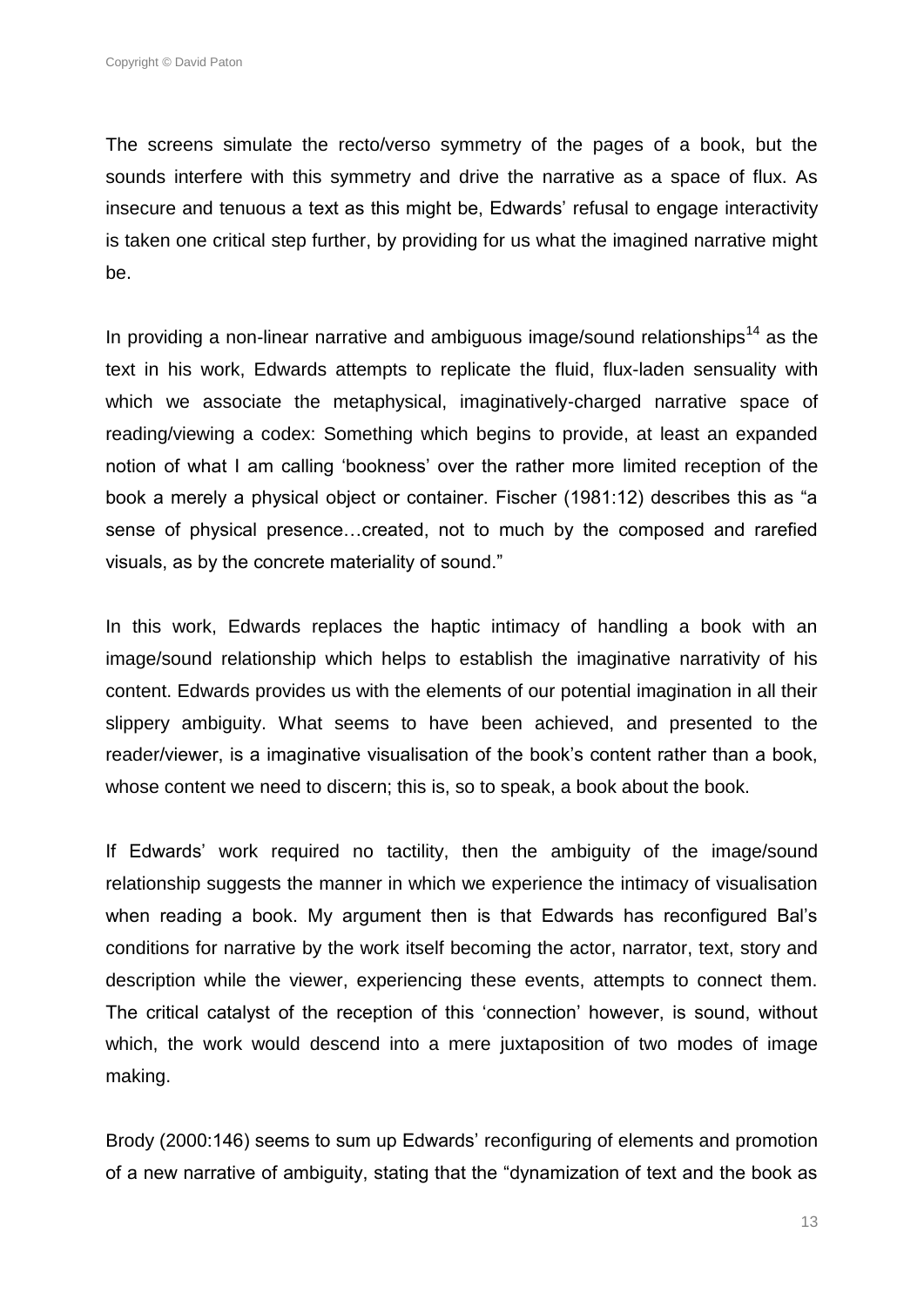they move into the electronic matrix unhinges the dependency between reading, the printed word, and truth-value."

In contrast to Edward"s denial of interactivity in the generation of this "new narrative of ambiguity", Emmanuel"s work confronts the reader/viewer with an aural encouragement, in fact an instruction, to enter and engage the narrative, literally through touching the screen.<sup>15</sup> A romantic, tactile relationship is encouraged between reader/viewer and hardware with the aural narrative unfolding and driving the work at the interface between fingertip and screen, between flesh and light: established through an aural invitation to "touch me, touch my skin".<sup>16</sup>

The narrative invites the reader/viewer to put on the headphones, touch the screen and activate the work. In this way, Emmanuel"s intimacy in *The Lost Men Project (Grahamstown)* cannot be more different from Edwards" distance.

Of this intimacy, Emmanuel (in Paton 2006:34) states:

For me, the viewer-'book' relationship is an interactive one: physically, emotionally and conceptually. To experience a "book" one is enticed to engage with separate revealed "stations" or parts, not the entire object all at once, as one would experience a single image. I also feel that in the "book" experience, this engagement is initiated by the viewer. I have chosen to use a touch-screen monitor as the "interface" between viewer and "book", each "page" being revealed in response to the viewer's touch…The touch sensitive screen replaces the "page" of a traditional book. By touching the screen, the page is "turned". The tactile quality of paper is often used to "talk" about the subject matter of an Artist"s Book. I wanted to use the cold unforgiving surface of a glass screen to talk poignantly about intimacy and alienation, the body being soft and warm to the touch.

When compared with Edwards" combined sound/image/static/filmic work, Emmanuel"s sound/image/touch work activates its narrativity differently. For Hayles (2000:80), virtual books – when compared with filmic books - operate according to a different convention as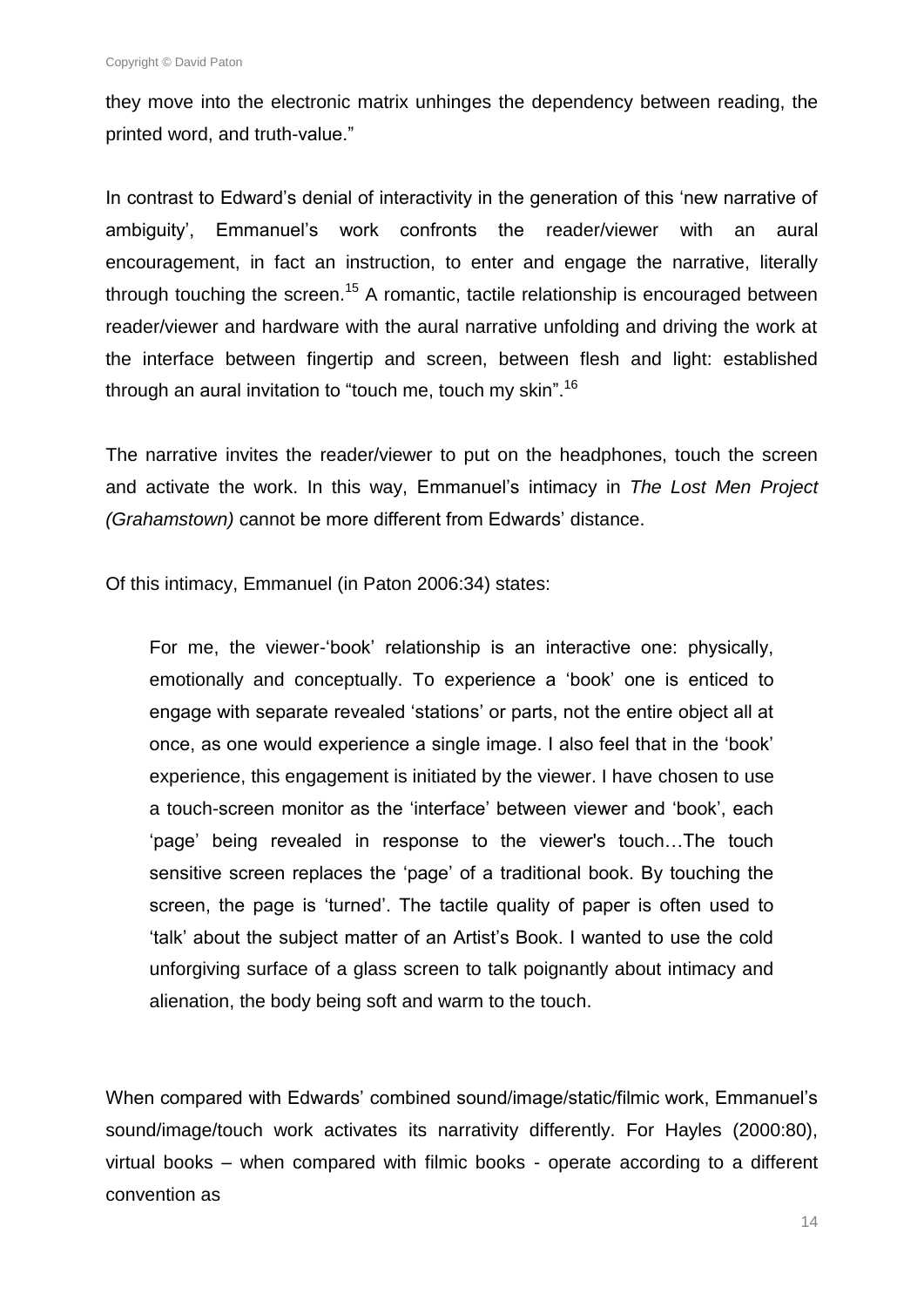unlike film, this imagined world consists of text that the user is invited to open, read and manipulate. Text is not left behind but remains in complex interplay with the perceived space into which the screen opens…because the computer is an interactive medium.

This "complex interplay" is revealed as a content-generating device in the work when the reader/viewer responds to the verbal invitation to touch the screen. The names of young men who died in the Frontier Wars fought in the Grahamstown area in the 1820s and 50s were set in lead type and pressed directly and painfully into Emmanuel"s skin (Figures 5a, 5b & 5c).



Figure 5a: Paul Emmanuel"s detail of embossed text into the artist"s flesh from *The Lost Men Project (Grahamstown)* (2006).



Figure 5b: Paul Emmanuel"s detail of embossed text into the artist"s flesh from *The Lost Men Project (Grahamstown)* (2006).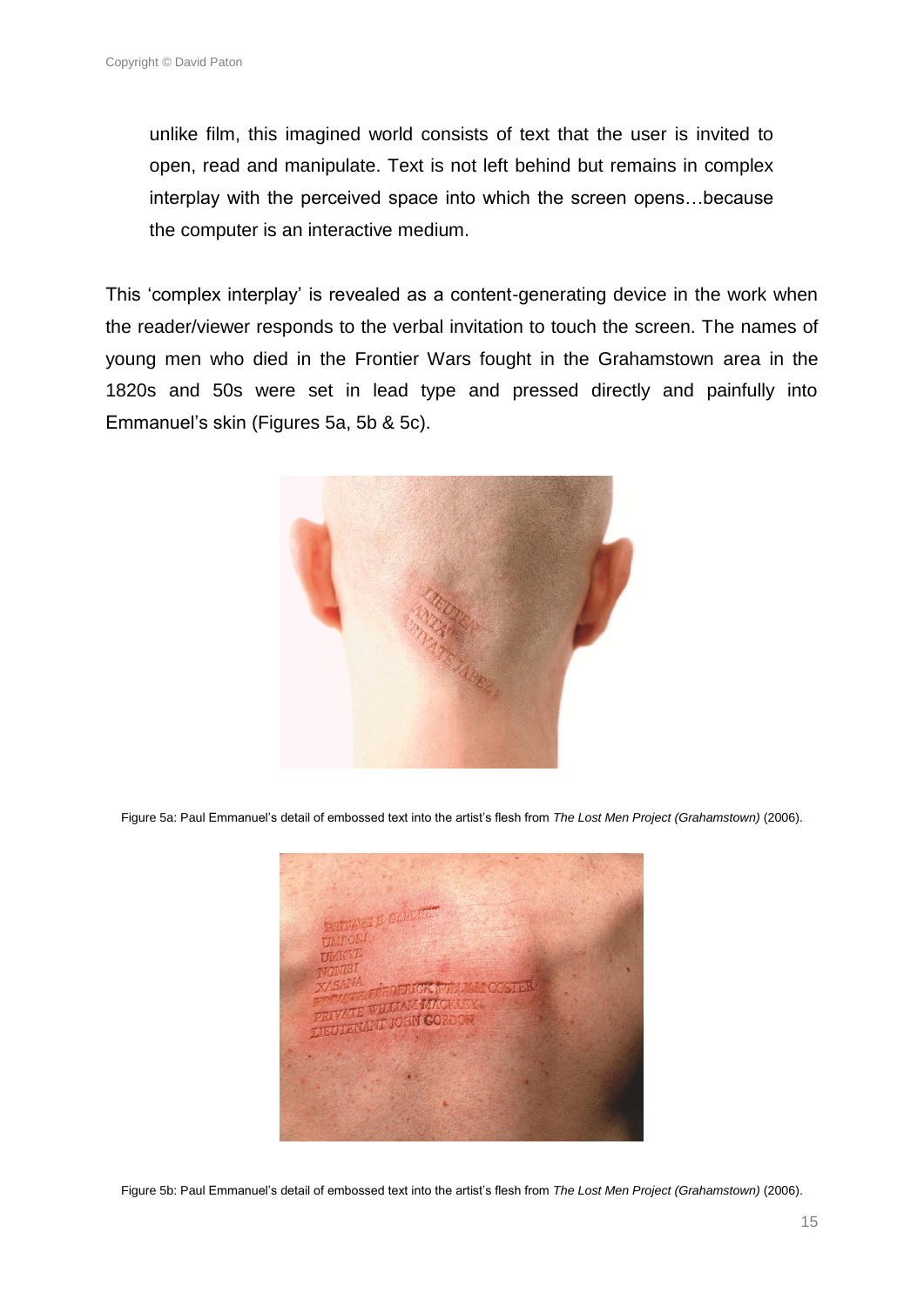

Figure 5c: Paul Emmanuel"s detail of embossed text into the artist"s flesh from *The Lost Men Project (Grahamstown)* (2006).

When withdrawn after a few minutes, a photograph was taken before the impression disappeared. The embossed text and the read names of the dead are what one views and hears on each page of the work. After touching the screen, a new page is revealed causing the remaining impressions of these names to slowly fade away.

Bal's 'narrator' is crucial here. Without its voice, the touch screen is simply a replacement for the click of the mouse or the "enter" button; the physical interface facilitating trite interactivity; the mere agent of advancement through a set of images. With the narrator's words in our heads however - and remembering that reader/viewers don a set of headphones in order to isolate themselves from ambient noise - the reader/viewer enters the narrative, with the act of touch becoming, not only the digital equivalent of page-turning, but the very creation of content.

With the indexical marks of a traditional type face embossed deeply into the skin visible one moment then having this trace spoken away by the narrative the next, through replacing paper-turning with screen-touching, and printed text with sound, Emmanuel, too, constructs an ambiguous narrative. This ambiguity is achieved through a combination of instructions/commands and lists of words/names which seem to have numinous powers of healing. As the narrative enters our ears, so the agents of pain disappear from view: an aural/visual expansion of how we might experience this content had it been printed in the form of a codex.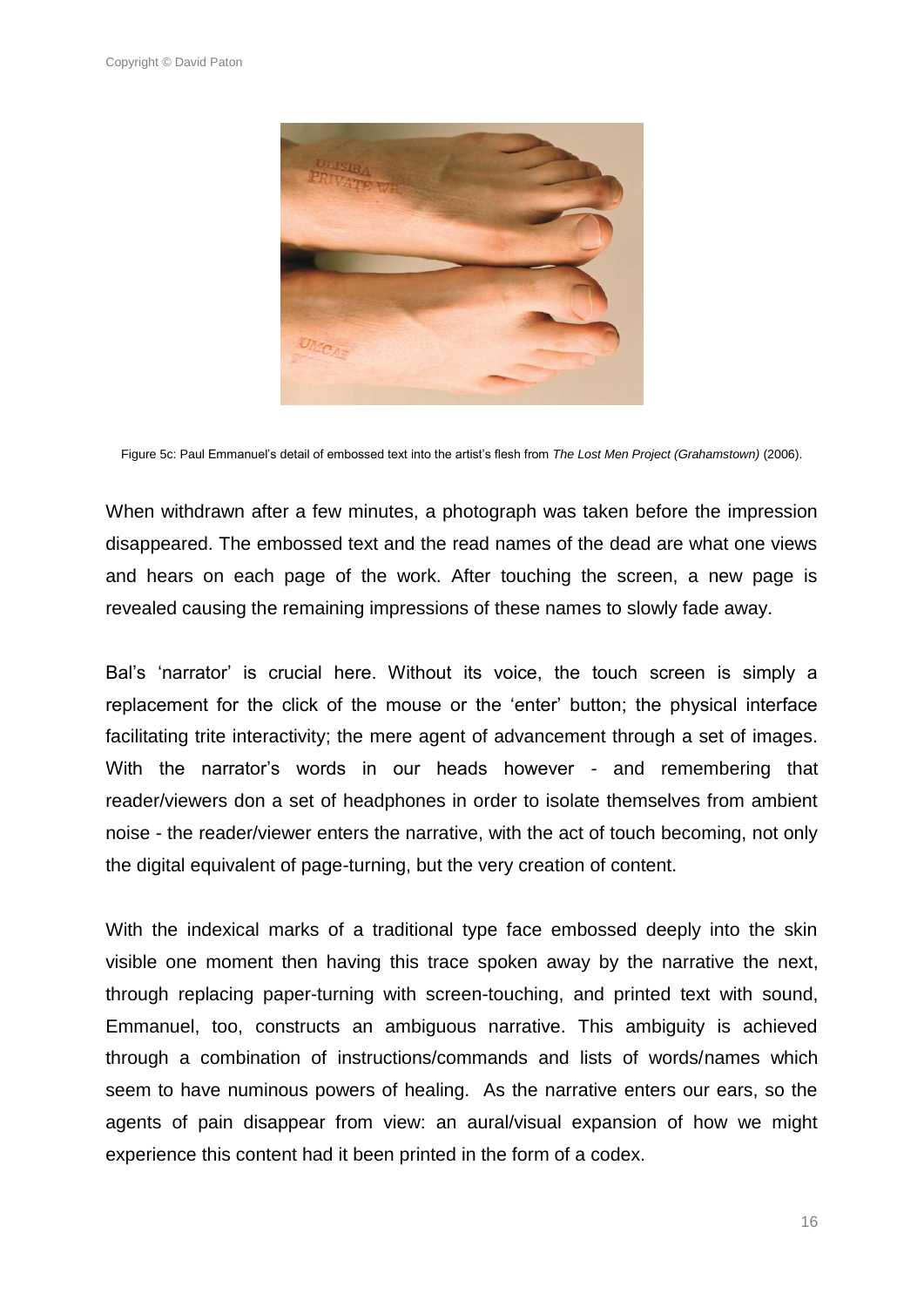#### **Conclusion**

In this article I have isolated the element of sound in two particular works from the *Navigating the Bookscape: Artists' Books and the Digital Interface* exhibition in order to demonstrate how, as generators of narrative, sound elements, whether ambiguous or directive, facilitate a convention of bookness.

For Edwards, his construction of an ambiguous and flux-laden relationship between images and sounds spawns an equivalent of the imaginative narrative which reading might release. In this way, the interrelationship and sharp disjuncture between the elements of this work read as "the book about the experience of reading a book dealing with Edwards' particular choices of texts and images'. Yet I believe that he moves even further. Through this ambiguous relationship between image and sound, Edwards is perhaps responding to, and answering, Helfand"s (2001:127) concerns that sound, as an often overly determined and orchestrated component in the visualization of ideas, can represent

…a fundamental corruption to the senses. It telegraphs the ending. It interrupts interpretation. It brainwashes the audience. And, more often that not, it drives the design, so that visual matter is, in a sense, choreographed to mimic the ebb and flow of the music, to respond to changes in rhythm, to mirror a voiceover, a crescendo, a bridge, or a refrain.

Edwards, despite denying the tactile interactivity associated with digital investigations and thus providing the reader/viewer no options or choices, still succeeds in constructing a complex yet plausible narrative by which we can navigate his story.

In contrast to Edwards, Emmanuel exploits the sensual experience of negotiating a codex-based narrative by calling on the reader/viewer to replicate the handling and thumbing of pages. This haptic relationship with the book is heightened into a series of touch-sensitive response to sounds and verbal invitations. It is the element of sound which lies at the heart of Emmanuel's work and which not only directs and leads the reader/viewer to activate the process of morphing the images, central to the content of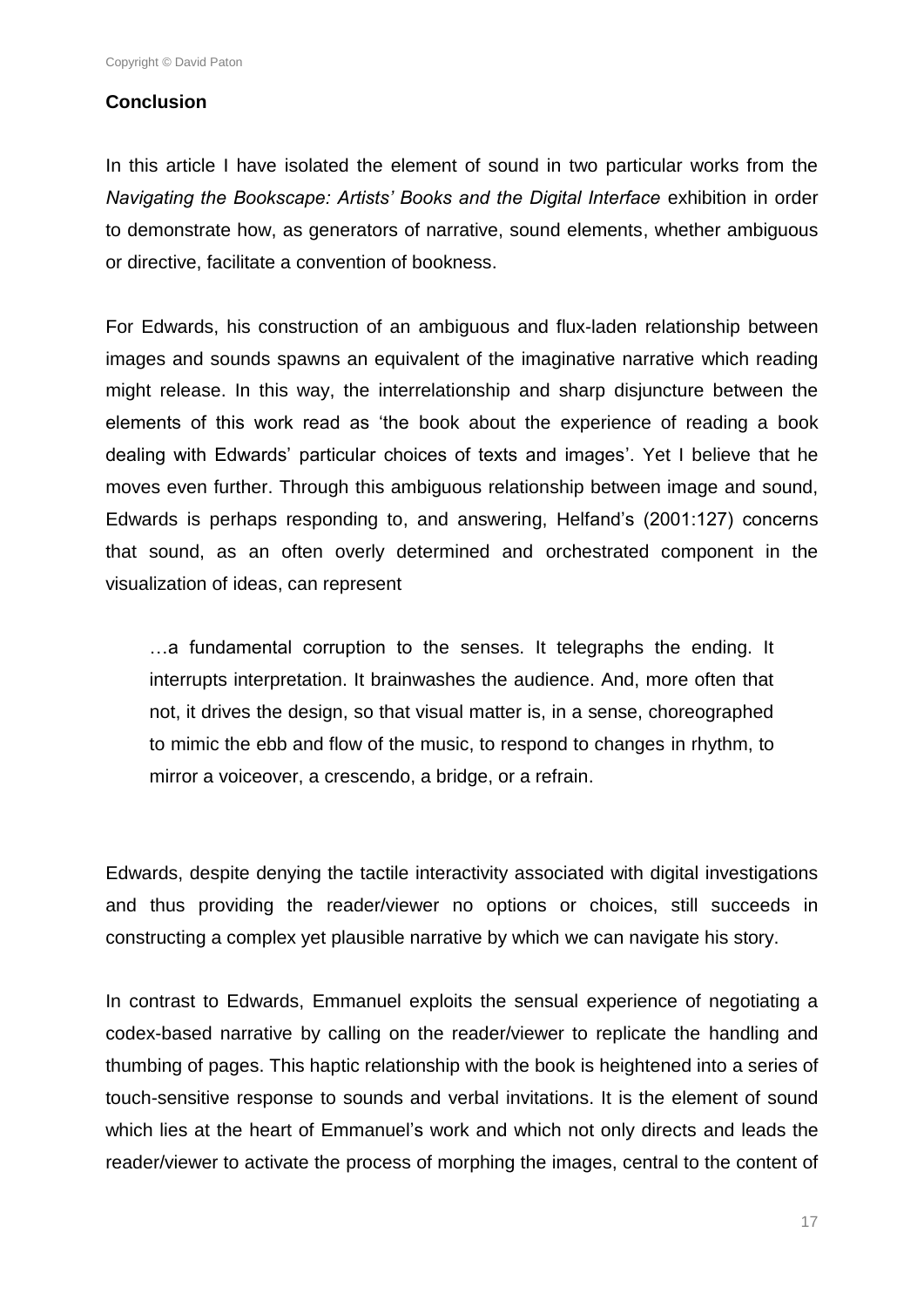the work, but also to releasing the roll call-like narrative as the healing element of this "book of the dead".

In this manner, Emmanuel, too, might put to rest, Helfand"s (2001:129) concerns and difficulties with "the forced connections between design and sound" in many new media objects by presenting the reader/viewer with what she calls "user-driven sound" and an example of one of "…the provocative ways for visual thinkers to contribute to this contemporary media landscape, a new way of embracing sound".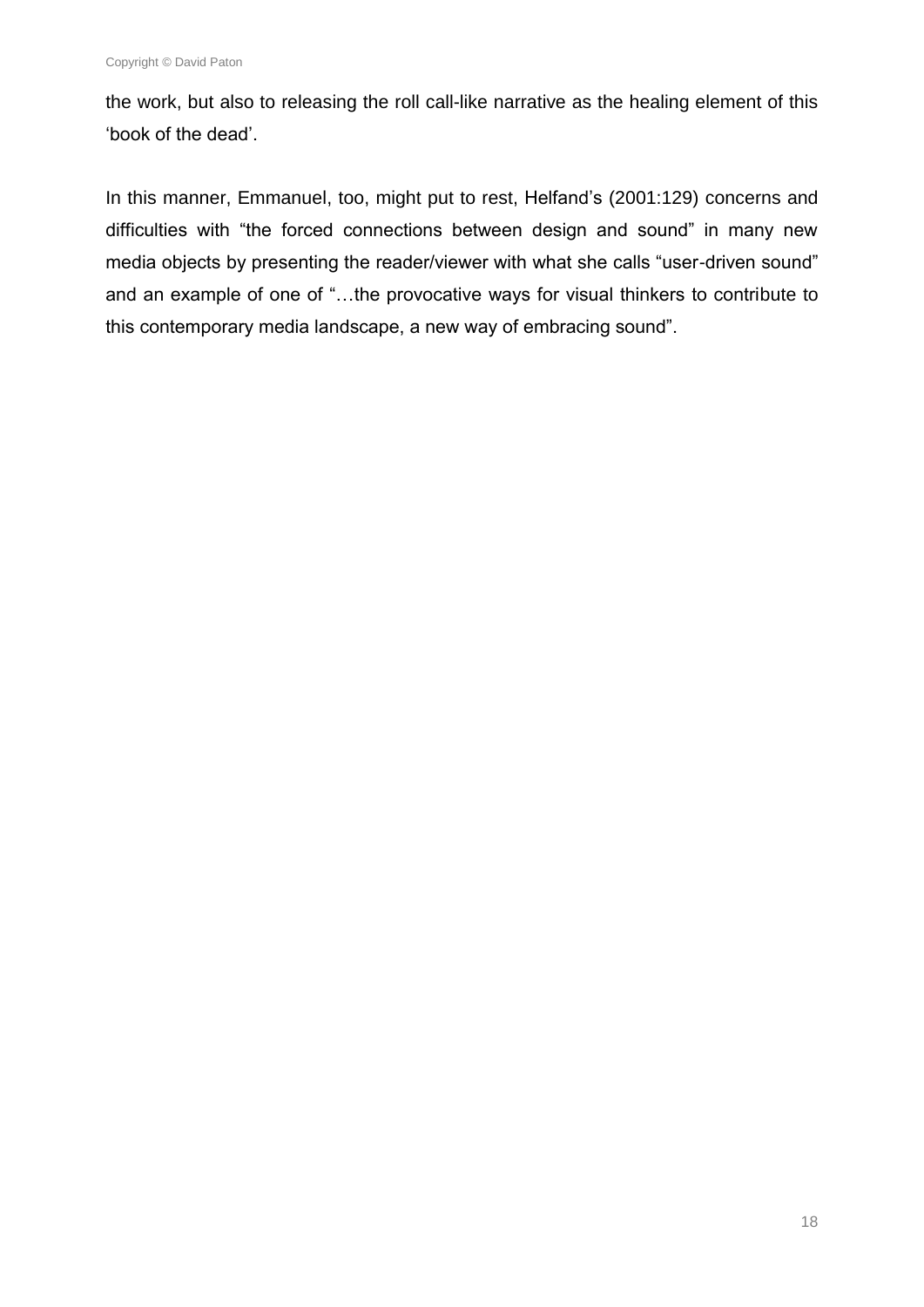## **Endnotes**

 $\overline{a}$ 

 $1$  A digital catalogue of this exhibition can be viewed at www.theartistsbook.org.za

- $2$  The reading of a codex remains one of the most interactive and hypertextual of experiences evidenced by a reader's ability to flip from place to place in a book and consult the index – itself a remarkable example of a hypertextual database.
- $3$  The sound of the rain sticks became an iconic representation of an environment into which the viewer walked and which drew the viewer to the work. The appropriateness of the sound was only fully realized as the visual narrative came into view and became congruent with the audible narrative.
- <sup>4</sup> Tambellini's work acknowledged the implication of sound in that, if the video tape strips which connected the image to its casing were pulled across an electronic head, sound and image would be generated.
- $5$  A vast tradition of aural art exists which is not part of this project but which is important to acknowledge: See Douglas Kahn (2001) for a history of sound in the arts. I need, however, and in particular, to flag Willem Boshoff"s *KYKAFRIKAANS* (1980) which is an early example of sound/image narratives comprising visual-poetic texts meant to be performed. The sound of these read/performed texts (including blank spaces and silences) helps to unlock the narrative which then aids the reader/viewer in deciphering and thus reading the conceptually and visually dense work as a page from a book. C.f. my *Willem Boshoff and the Book* (2000:57). Since 2006, Boshoff has been systematically producing professionally and carefully constructed recordings as the aural illuminations of his visual poetry. Some of these recordings were presented at a public lecture, FADA, University of Johannesburg on 25 July 2007 before moving onto the Michael Stevenson Contemporary, Capetown, in November 2007. Recent international examples of video/sound/book relationships include Guy Begbie's works: *House of Memory*. BS6 6HR Domestic Interior and Reading Writing (2006) found at *Memory*, *BS6 6HR Domestic Interior* and *Reading Writing* (2006) found at http://www.bookarts.uwe.ac.uk/begbie.htm
- <sup>6</sup> Notwithstanding the fact that the purpose of *Navigating the Bookscape* was to undermine conventional notions of the advantages of the digital over paper-based books, the point here is to acknowledge the potential advantage of digital update as a space of change.
- $7$  A book can be seen to have political properties only when read, digested and acted upon, yet some books are, by their very presence in the world, political. A best-selling novel carries less political power when opposed to Mao"s Red Book, for example, yet a novel by Salman Rushdie caries, for some, as much political power as a religious text.
- $8$  My attention has been drawn to Luce Irigaray's (1992) argument that if space is not empty as it is filled with the density of air, vision is based and dependent upon touch, that is, the touch of light on the eye. This, she argues is achieved without fusing vision and touch and reducing one to the other. Kelly Oliver (2001:79) suggests that Irigaray further attempts to forge an argument for a close association between sight and sound which too exploits the density of air.

<sup>9</sup> An example of this can be experienced at http://page-flip.com/demos.htm

- $10$  Kahn (2001:116) states that many problems can be credited to a general lack of understanding about sound as "there is, after all, little discourse on sound" and cites Jean Baudrillard's difficulty with the theoretical implications of sound when in response to a question, he answered: "…the sphere of sound, the acoustic…is really more alien to me than the visual. It is true there is a feeling about the visual, or rather for the image and the concept itself, whereas sound is less familiar to me. I have less perception, less analytic perception, of this aspect."
- $11$  See Manovich (2001:19) in which possible limits of new media are discussed and questioned. Diverse objects as the Internet, Websites, computer multimedia, computer games, CDs-ROM, DVD, virtual reality, TV programs using digital media, 3D animation, compositing, text-image composition using digital and computer equipment including printers, computer distribution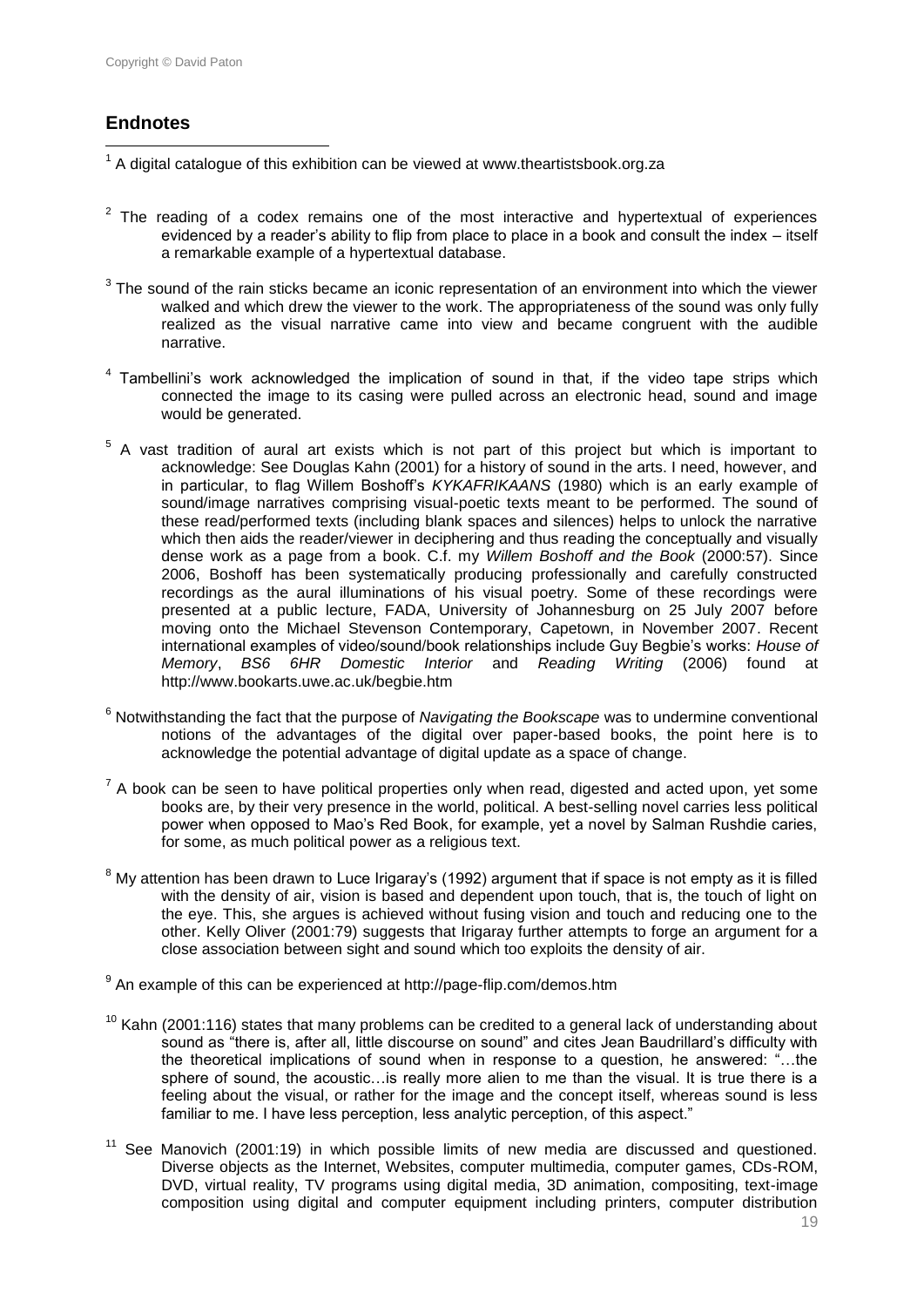$\overline{a}$ 

mechanisms and media storage devices are mentioned. But what too of ATMs, in-store digital kiosks and the cell-phone? Just how broad can the term "new media" be stretched?

- $12$  In this work, the viewer is confronted with a white plinth (no more than 1m high) placed against a white wall and which contains, and thus hides, the prerequisite hardware. From behind the plinth extend two data cables which are attached to two portable DVD screens (each measuring 140mm (h) X 210mm (w)) placed immediately next to each other, at eye level. The screens display video images (both static and moving) which have, in places, been manipulated to resemble paintings, drawing and prints. Accompanying the images is a soundtrack of ambient sounds which are both congruent and incongruent with the images.
- $13$  A comparison can be drawn between Edwards' photographic/autographic switching and Robert Breer"s 1980 experimental film *T.Z*. in which sketchily drawn visuals are conjoined with concrete, material sounds (Fischer 1981:12)
- <sup>14</sup> Fisher (1981:9-12) provides evidence for the sense of spatiality achieved by avant-garde and experiential filmmakers through exploiting narrative fragmentation, disruption and disjunction between image and sound. In this way, a self-reflexivity, which reveals the mechanics of the filming process, is created and which, itself, becomes a meta-narrative opposing the convention of a clean sound-image illusion in favor of exposing the existence of two discrete tracks.
- $15$  In this work, the reader/viewer is confronted with a black pedestal which, like Edwards' work, contains the hard drive. Upon the pedestal is placed a touch screen monitor and a set of headphones. On putting on the headphones, the reader/viewer is instructed to activate the visual narrative by touching the screen. The images consist of parts of the artist"s own body which have been embossed with the names of dead soldiers. The aural narrative is a "roll call" of the dead, and as the names are read, the embossed names are slowly erased from the screen. On touching the screen again, another body-image and set of embossed names appear and are read.
- <sup>16</sup> Oliver's (2001:68) discussion of Irigaray's "tactile look as caress" seems most pertinent here as Emmanuel"s work seems to require a caress in order to activate the sense of healing. This healing is manifested in the visible change from embossed, painful flesh to "healed" flesh as a result of touching the screen.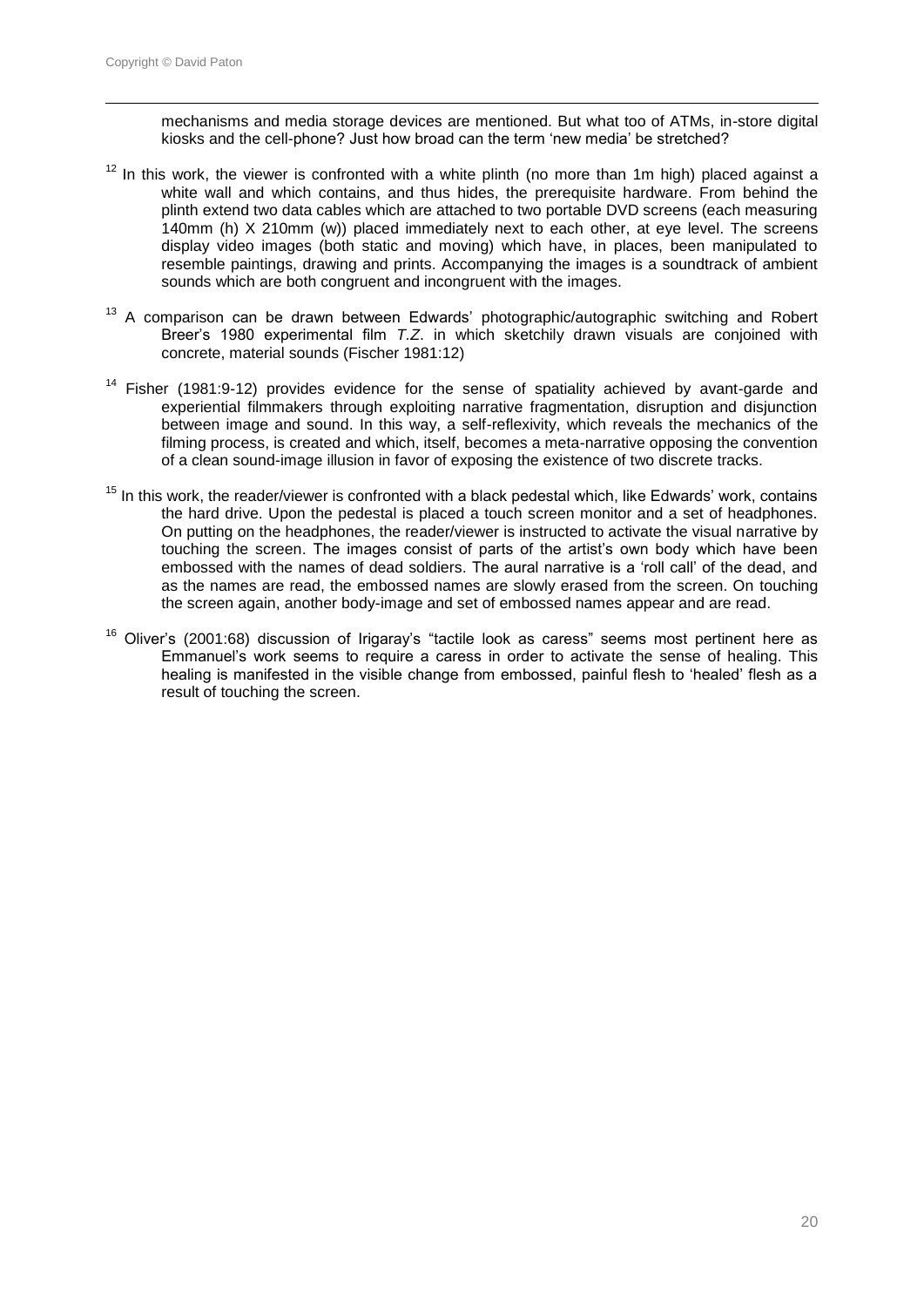#### **References**

 $\overline{a}$ 

- Bal, M. 1985. *Narratology: Introduction to the Theory of Narrative*. Toronto: University of Toronto Press. Translated by C van Boheemen.
- Bodman, S. 2007. *Guy Begbie Book Works*. [O]. Available: http://www.bookarts.uwe.ac.uk/begbie.htm Accessed 22 May 2007.
- Brody, F. 2000. The Medium is the Memory, in *The Digital Dilectic*, edited by P Lunenfeld. Cambridge, Massachusetts: MIT Press:130-149.
- Drucker, J. 2003. *The Virtual Codex from Page Space to E-space*. Saracuse University. [O]. Available: http://www.philobiblon.com/drucker/index.html Last modified 24 July 2004. Accessed 5 August 2005.
- Du Preez, A. 2005. Misbehaving Tools: The Politics of Human-technology Interactions, in *South African Visual Culture*, edited by J van Eeden & A du Preez. Pretoria: Van Schaik:134-149.
- Fischer, L. 1981. *Sound Waves*. [O]. Available: http://www.ubu.com/papers/fischer.html Accessed 16 July 2007.
- Hales, K. 2000. The Condition of Virtuality, in *The Digital Dilectic*, edited by P Lunenfeld. Cambridge, Massachusetts: MIT Press:68-94.
- Helfand, J. 2001. *Screen. Essays on Graphic Design, New Media, and Visual Culture*. New York: Princeton Architectural Press.
- Irigaray, L. 1992. *Elemental Passions*. New York: Routledge. Translated by J Collie and J Still.
- Kahn, D. 2001. *Noise Water Meat. A History of Sound in the Arts*. Cambridge, Massachusetts: MIT Press.
- Kahn, D. 2006. *Sound Art, Art, Music*. [O]. Available: http://www.uiowa.edu/uiareview/mainpages/new/feb06/kahn.html Last modified February 2006. Accessed 22 May 2007.
- Manovich, L. 2001. *The Language of New Media*. Cambridge, Massachusetts: MIT Press.
- Oliver, K. 2001. The Look of Love, in *Hypatia*. Vol.16, no.16. Bloomington:56-80.
- Paton, D. 2006. *Navigating the Bookscape: Artists' Books and the Digital Interface*. Catalogue of the exhibition held at the Aardklop Arts Festival and the FADA Gallery, University of Johannesburg:18-34.